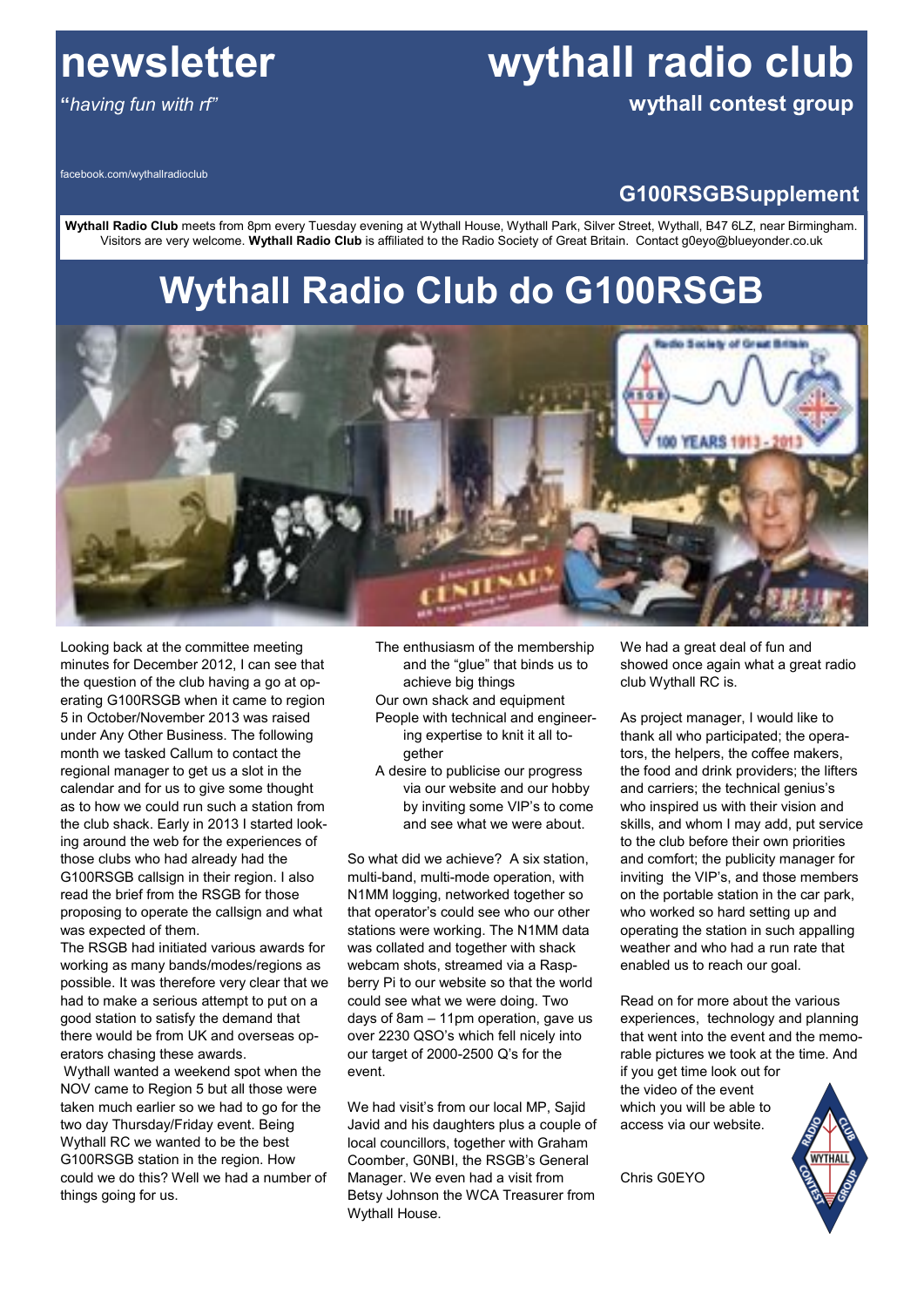# **G100RSGB– Callum's perspective**

I think quite a few people probably thought I was slightly crackers to suggest that I run the a high-powered 40m station in the car park as a "fieldday" enterprise for the Friday (1st Nov) G100RSGB event.

Actually, there was method in my madness; firstly, I particularly enjoy running very high numbers and 40m is ideal for this and in any case, we didn't

have a dedicated 40m antenna in the shack. We only had the doublet which needs sharing between 160, 80 and 40. We would have had to chose which one to run with. Secondly, I actually thought I might be able to skive off from some of the "near-field" action since I had an excuse in that I had enough to do myself,.. how wrong I was..

Even when it was explained to me that I needed to find a solution to staying on the local LAN, for the sake of logging with an IT solution, I doggedly maintained my resolution that I'd still do the easy job in the car park, thinking that creating a perfect wireless link over 75m that would stay up for 12 hours or more without fail would be easy (not thinking I might have to deal with torrential rain and other unknowns).



with the ticks, the more boxes we seemed to need to create them to make sure that we put ticks in them!

The work began. We all trundled up one Saturday morning at the beginning of October for the testing and elimination of RF interference between stations in a full RF dress-rehearsal. That meant we built the whole station, including the Comms tent, generator, amp and antenna (in the car park) then transmitted and / or listened as instructed by Chris, calling the shots on 2m FM as we systematically went through all the band permutations checking that each station could TX and RX as required freely. It turned out that apart from exact harmonics, everything was good to go. Another tick in the box.

So I needed WiFi in the tent. Well, not quite. I needed WiFi from the shack LAN because from a technical standpoint,

every station was required to be on exactly the same LAN IP address (technical jargon, sorry), just as if I was sitting next to them. This is because in parallel to the logging, Lee's development of some geeky technology with a Raspberry PI, meant he was going to "sniff" the LAN packets and grab the QSOs off the network and display them on a monitor. Further, Lee's technology would put everything in a database that acted as a Server to the rest of the world to display such things as last 10 QSOs, DXCC totals, Web

Cams and even a message facility to allow members of the public to talk back to the operators.

Lee's system relied on us building the equivalent of a Multi-Multi contest station and the perfect system for this was N1MM Logger, a contest logger that already has the functionality for every station to see exactly where each other is, what mode, frequency we're on. As an operator, when you work a QSO in this system, you can see if we'd already had a QSO with that station; it would show you on which band, when and even their name would be pulled into the entry field in the logger. This is why my 40m station needed to be on the exact same LAN and totally reliable. I achieved this by running a separate access point up to the window ledge by the back door and feeding a 7 foot long 2.4GHz vertical antenna on

> the flat roof above the shack. I only just managed to pick this up in the tent, 74m away and achieved an always-on connection, as long as someone didn't stand in front on my directional wifi yagi in the tent!

> Of course, all this needed testing over a number of evenings, almost never with exactly the same gear as we'd be using on the day since the PCs were scattered between Lee's house and mine and the radios we'd be using were in some cases club members. In reality, all of the gear had

Of course, it gradually dawned on me that

the rest of the club really were taking this extremely seriously and I needed to buckle down and make sure that everything worked. Behind the scenes, I can now divulge to you some of the project management that I was subjected to.

Primary on this list was Chris G0EYO's management system. Chris and I joked in the end that he was creating boxes just so we could put a ticks in them but the more he tightened the noose

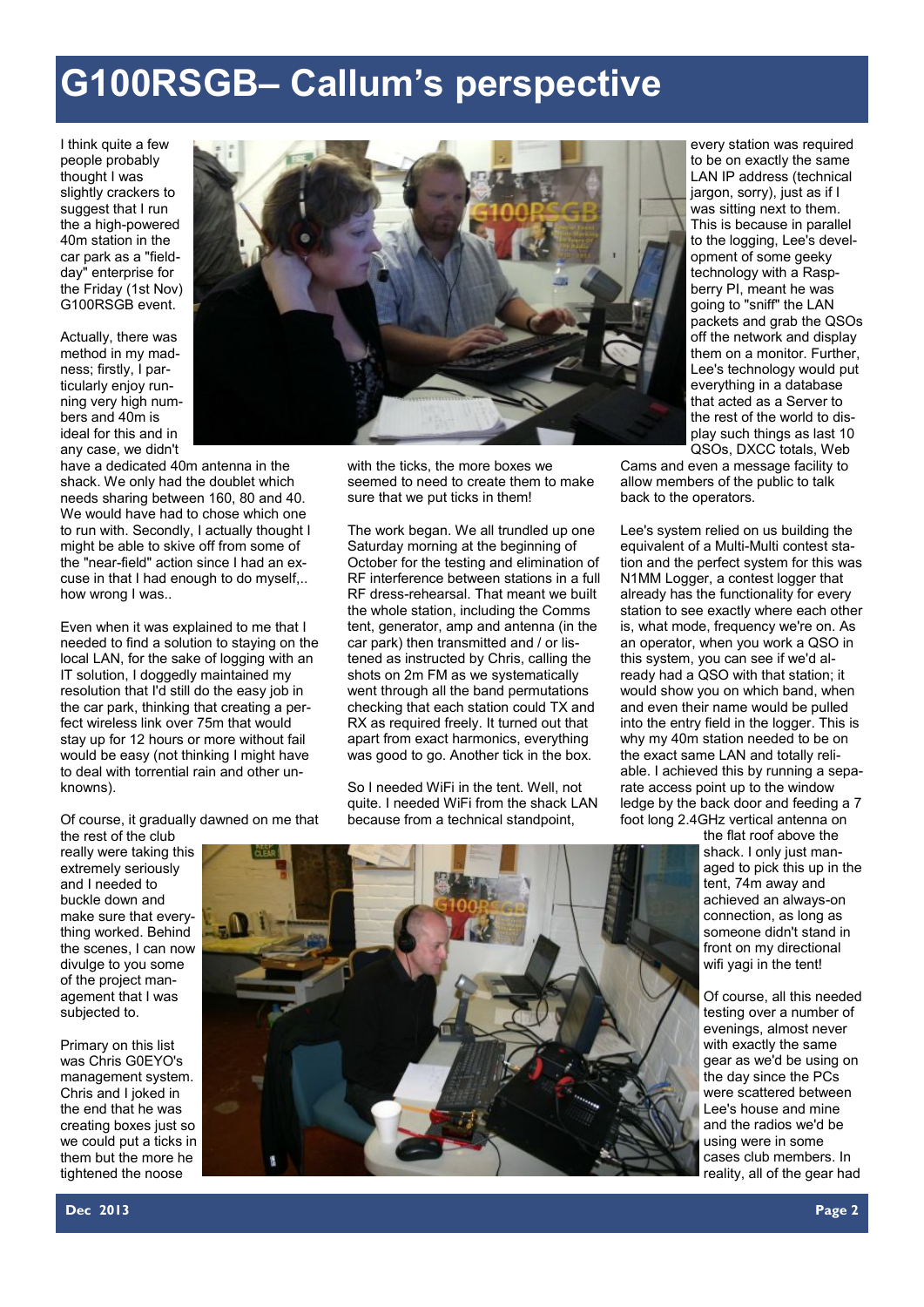# **Callum's perspective ... cont'd**

never been plugged together in an endto-end fashion before the Wednesday night before kick-off. I'm still amazed that with only a couple of glitches, it all worked out - not only for SSB but PSK and CW too.

I'm just giving you my own perspective of the situation, of course other people's reality is different. You have to think about the 200 or so emails, phone calls, discussions, shack development time, blind alleys, concerns, checking (and cross checking) and the endless pushing hands into temples during thought to appreciate each individual and the thinking that we all had to go through to ensure we put a fantastic show on.

Looking back, I seem to have spent the last three weeks of my spare evenings lugging different Tesco boxes back and forth to the club shack, testing, retesting and checking that the solution that we'd designed actually worked. Some stuff never worked and we started again, some broke for no apparent reason and the stuff that did work sometimes refused to plug together in the jigsaw puzzle another night. Hours were lost as we made do with old machines, old operating systems and slow everything. Ah, the blessings of having a hobby on a budget! And we also needed the help of the House to unlock one of the ports on the House router so that Lee's "server" could be seen by the rest of the internet. We reckon, we had about 18,000 hits on the server these two days, all down the wrong side of an ADSL line!

The last 10 days seemed to pick up pace. The weekend before the event, I ripped my station out at home and rebuilt it on another table, meticulous in making sure that my QRO Tesco boxes had exactly what I needed, right down to the 13mm spanner I'd need for the ground lug on the generator on the day.

Club night, Tuesday 29th, Chris G0EYO, Lee G0MTN and myself M0MCX went through an education program to pour the glue into the club members, and we also ran an interactive session on exactly how to log in N1MM.

Wednesday afternoon, I built up the IT and LAN in the shack and managed to get all 6 machines all talking to each other. Again, in the evening, others turned up and we plugged each radio into it's respective PC and had a couple of hours of CAT cable bingo,

On Thursday, I have two client meeting but I was keen to get to the club to see how things were progressing. It turns out the Lee was moving house the next day so I prayed his bit of the jigsaw puzzle stayed up. In the afternoon, I retrieved my generator / tower from the office and filled her up with diesel and towed her home.

That night, I went back to the shack to see that we'd already made 750 or so QSOs, I also installed the real WiFi link that had now morphed into something slightly bigger that I'd originally budgeted for. I couldn't just drag cables everywhere. I needed mains and Ethernet right up to the window ledge and Howard assisted me in dragging these back across the ceiling and into place. In testing, Howards iPhone 4 picked up the WiFi point at the 75m point where the tent was going to be and he surfed eBay to demonstrate to me!

Back at home, I couldn't find was the 40m wire elements that track down the fibreglass poles for the "seagull" antenna. I looked high and low. In the end, I made some more and got to bed late, worried that it would all work. Up at 8:00 and I packed the car. Luckily the rain was holding off and I reached the Wythall car park by about 10:00 or so. I had the station built and assembled by around 11:00. Several people helped including "Big" John and Walter. Unfortunately, something had happened to my initialisation file inside my N1MM installation and my packets were not been seen by Lee's fancy box and not being transmitted to the web server. Luckily, he popped in and fixed a rogue line of code

that probably had slipped in because I'd been testing this very machine to record every QSO (which I thought was neat). At the time of writing, I have no idea if this worked. I have a sneaky suspicion, it failed.

Finally, we were off.

Slowly at first but gradually building in the afternoon to a peak of nearly 170 QSOs per hour. A relentless barrage of calls, although with breaks as the band seemed to go quiet for about 10 minutes every hour. It could be that I'd just worked everyone and needed some fresh meat?

The log shows I worked 500 QSOs although Stan G4JGV, Chris G7DDN and Simon G4TVR also worked the station, giving me some rest periodically. The heavens opened a couple of times. At one point it was so heavy, I needed to keep the headphones on just to hear. The inside of the tent started to swim. My feet were waterlogged, I was freezing. Mains cables covered in water, the 4 way block was saturated. Nothing shorted and it all held up. I've no idea how,

I tripped the generator and lost power twice because I switched the 3kw heater on to warm up and forgot to switch it off again before transmitting, sucking too much out the 4kw trip. Thump. Everything crashed.

AT about 9:30, I was called by Indonesia and East Coast USA before the band seem to die. At 10:00pm, I made the decision to tear the station down. Thanks to Mark and Rob for assisting.

The adrenaline rush has been intense this weekend and I'm still short of sleep, 48 hours after the event. I'm still hooked though and it hasn't put me off having even more fun with RF.

**Callum M0MCX**

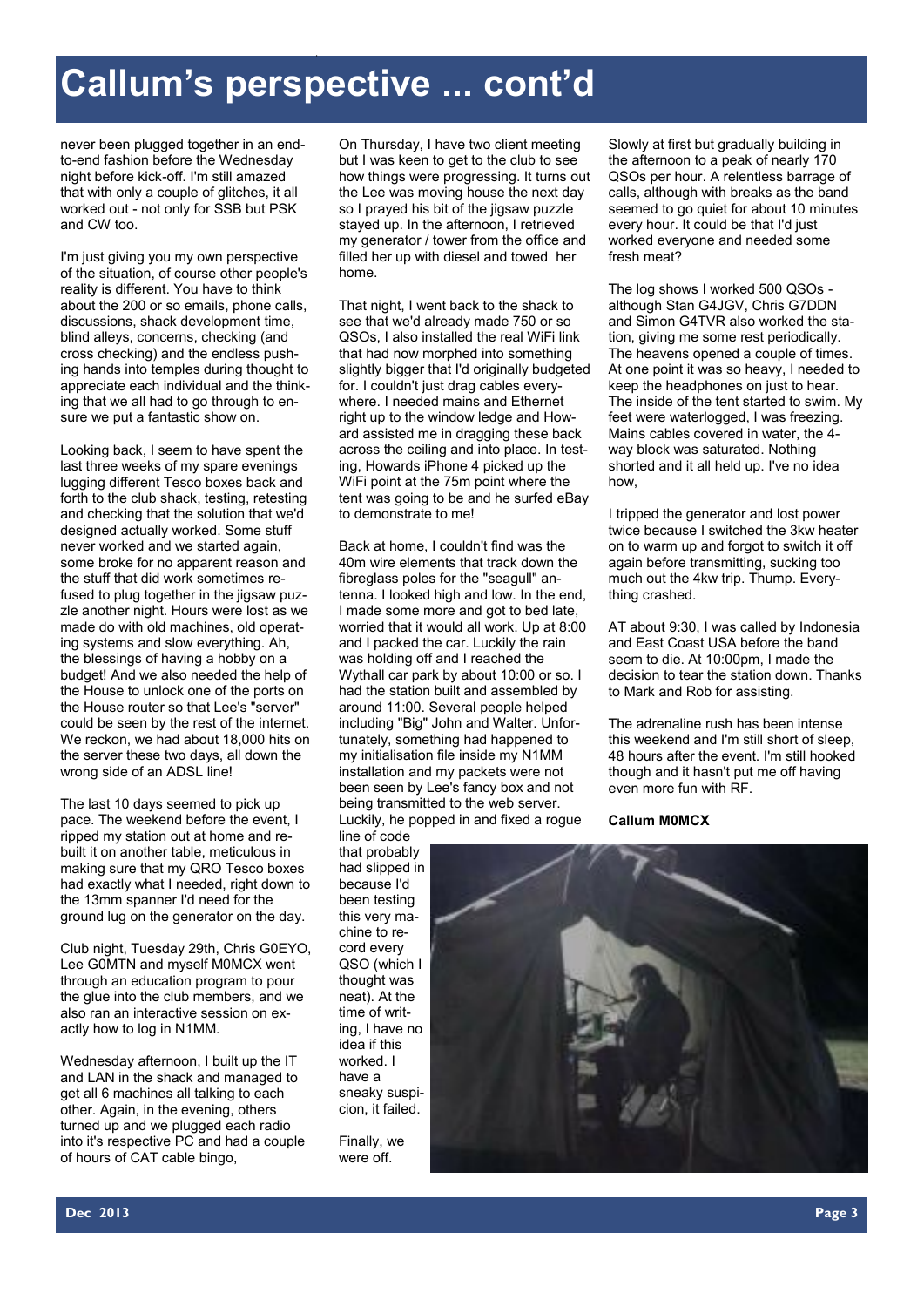# **G100RSGB—A Technical Perspective**

Whilst discussing plans for the Wythall G100RSGB operation much earlier in the year, initially there were some thoughts of "some evening time LF operation." This was quickly revised after reviewing the efforts made by other clubs around the country. A much larger, multi-mode multi-station affair was then planned. We were fortunate that we have a variety of permanent antennas installed at the club, and with a little bit of ingenuity we could expand the number of simultaneous operating positions with relatively little effort and disruption.

Whilst the different stations could all have operated independently, it seemed beneficial to have them networked together so that the logs could be centralised, also removing the risk of losing logs in the event of a PC failure. Local networking would also allow the different stations to communicate with each other and send messages. As well as a prominent number of sta-

tions on-air, having a strong Internet presence appeared to be a key requirement for a successful operation. We wanted to put the contact log on-line immediately, have a webcam showing the station in action, and perhaps also a message board for interacting with other club members at home, and the amateur public in the UK and around the world chasing the station.

Callum M0MCX decided that N1MM software would be ideal to use as logging software. There were several benefits in this choice. It has good networking support, many club members have used it previously at Field Days and the IOTA contest, and perhaps best of all, it is free. Time was spent installing identical N1MM software and configuration files on each of the PCs to be used, and configuring the Windows networking so that all of the PCs would see each other.

One additional important benefit that was only discovered during the summertime is that N1MM has a function to broadcast logged QSOs using the UDP protocol around a network. Lee found that a US ham had been using these UDP "packets" to display them on a webpage for the ARRL Field Day event. Some of this code was used, and more was written so that the same function could be used to capture data from our N1MM PCs, and store them in an SQL database created running on a tiny Raspberry Pi computer.

The Pi is a cheap (£30), tiny computer running the Linux platform, and was well suited to the task. Lee wrote some more code so that we would have a webpage showing the frequencies each of our stations were operating on, the QSO totals by band and by mode, and also had two webcams taking pictures on alternate minutes. It took quite a bit of work to get it working correctly. Then there was just the nervous waiting to see if everything would work "on the day" and would stand up to any load if there was much interest in the web-

pages. We also had to liaise with the WCA to reconfigure their router so that the Pi's webpages could be seen on the Internet.

Callum also wanted to run a "remote station" on 40m in the car park, and we needed to extend our local network to reach his tent. This was done by using an access point 20m away and connected via a long ethernet cable. This fed a small preamp from our club router to a 15db, 6 foot 2.4GHz vertical on the roof via a 4m long coax patch lead. A small wifi yagi antenna in the tent then pointed back at the vertical and connected to the access point 75m away.

### **Lee G0MTN**

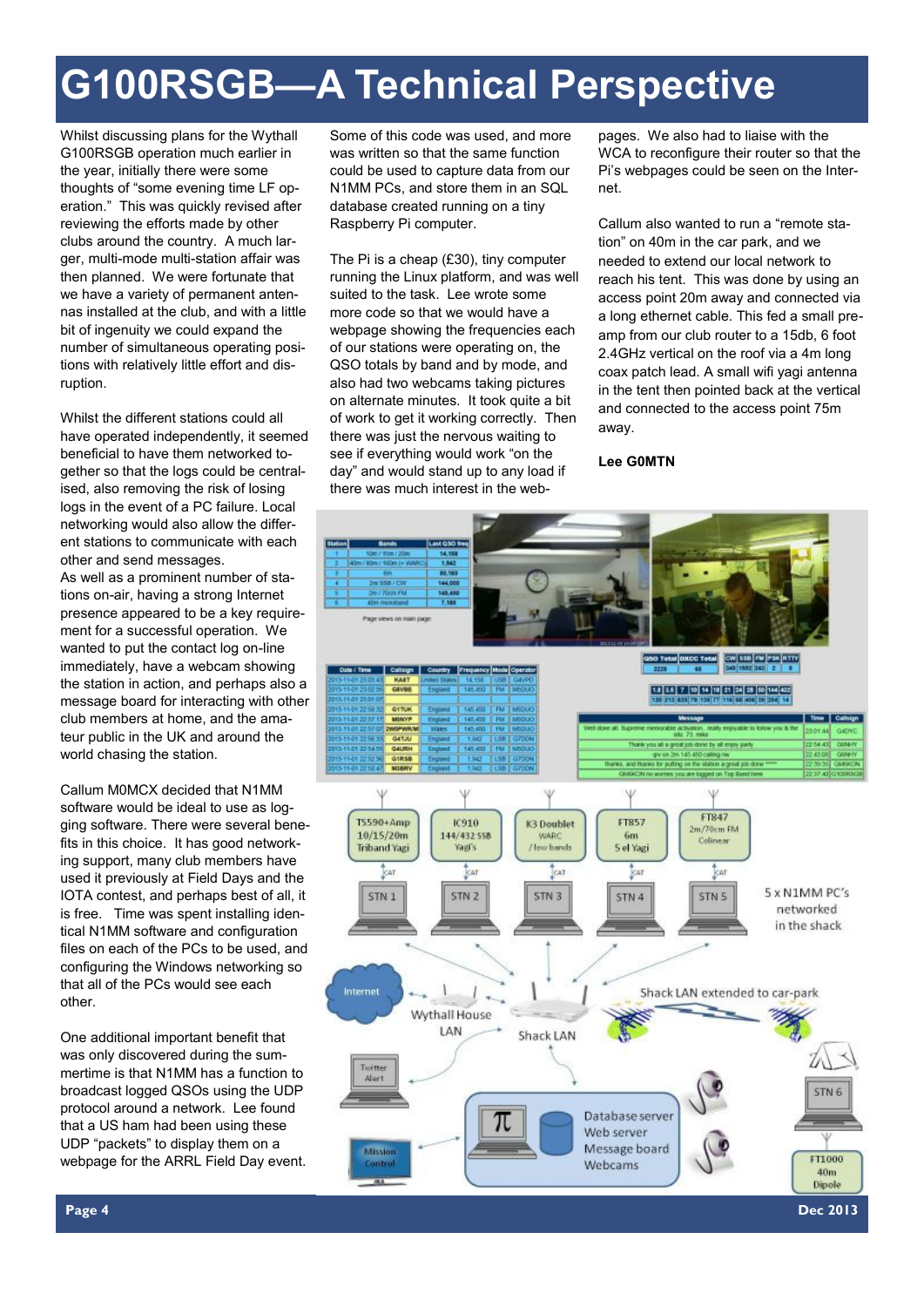# **G100RSGB - A Publicity Perspective**

When, as project manager for G100RSGB, Chris G0EYO insisted that we needed someone to coordinate the Public Relations side of the operation, I guessed that it was only a matter of time before the job landed in my lap! Despite the good intentions of my friend Colin M0GJM to take some of it on board, it quickly became obvious that my background as a radio journalist for some years would be of real use in the role and so indeed it was that the job landed on my lap!

Those who know me well know I like to do a job efficiently and see it through to completion, but I knew from past experience that this aspect of G100RSGB would not be plain sailing. Trying to get any kind of publicity for what is essentially a hobby activity can easily become a thankless task. For example, press releases have to written in a certain style and manner if they are to tempt pressurised news editors to take them on board and then there is never any guarantee that they will feature you in their publication. Put simply, you can end up doing a lot of work and see little, if no, reward! When it comes to inviting VIP guests, as Bromsgrove club and many others found out, this can be tantamount to a waste of time! The fact that our local MP, Sajid Javid had just been promoted to a senior governmental role just under the Chancellor George Osborne meant the demands on his time would be all the more great and would weaken any chance we had of getting such a high profile visitor to our event. But luckily, I teach Mr Javid's niece piano on a private basis and am also on very friendly terms with her father Basit Javid, who happens to be one notch down from Chief Constable of West Midlands Police!! (He was also on my hit list of VIP guests as a reserve, though he doesn't know it!) His daughter having just scored 98% in her Grade 3 piano meant that when it came to asking a favour from the family, I was likely to be in a strong position. It's not what you know, as the saying goes… There was still a lot to do to make sure we had such a high profile VIP guest but, thanks to the family link and a stroke of luck in that the RSGB Regional Manager had offered us a Friday (when



MPs tend to be in their constituencies) rather than a weekend which we had originally gone for, and we eventually got our man! By virtue of getting the high profile guest, it was no surprise that a subsequent phone call to the RSGB meant that the General Manager Graham Coomber G0NBI was also interested in visiting us. Add in a few local councillors, who are usually around when the MP is in town and we had ourselves a real treat in store! I lost count of the number of emails, press releases and press packs that were sent out. Yes the BBC, ITV, Local radio and press were all invited with before and after packs compiled and sent out. However in these days of fast inter-

net, it is simply cheaper if someone who knows what to do writes the story for them and they just publish it!

It was this approach that got us some great publicity in the Redditch Advertiser just prior to the event. They effectively printed my press release verbatim, (including the bit about Eddystone Radio, Mr President!) There is much I could tell about the ups and downs of the job, especially when it came to the late time change of the MP's visit from morning to afternoon, which necessitated complete re-writes of press packs and more sending out of alterations. Apparently we have Mr Osborne to blame for that!

However I am so very pleased and satisfied that the visit of Sajid Javid made such a splash.

We got internet publicity all over the world on Ham Radio sites and in many languages too. The fact that Mr Javid elected to put a very positive tweet on Twitter only helped! At the time of writing we are also expecting some very positive coverage in both RadCom and Practical Wireless in their January issues due out in December.

The net effect of all of this is that more people now know the name of Wythall Radio Club and let's hope this is a trend that continues.

Our best advert is our website – keeping it up to date and fresh & appealing. It was no surprise that on the first morning of operation for example, there were messages coming in from the West Coast of the US praising our operation almost before we had started. These were people who found us thorough the website and we cannot underestimate its importance in the role of the Club. We are in 2013 and we have to use 2013 technology to give ourselves the public profile our great club deserves.

Many years ago the IRA were denied the "Oxygen of Publicity" as it was named – well as of just now. Wythall Radio Club is breathing very deeply in that O2 rich atmosphere!

#### **Chris G7DDN**

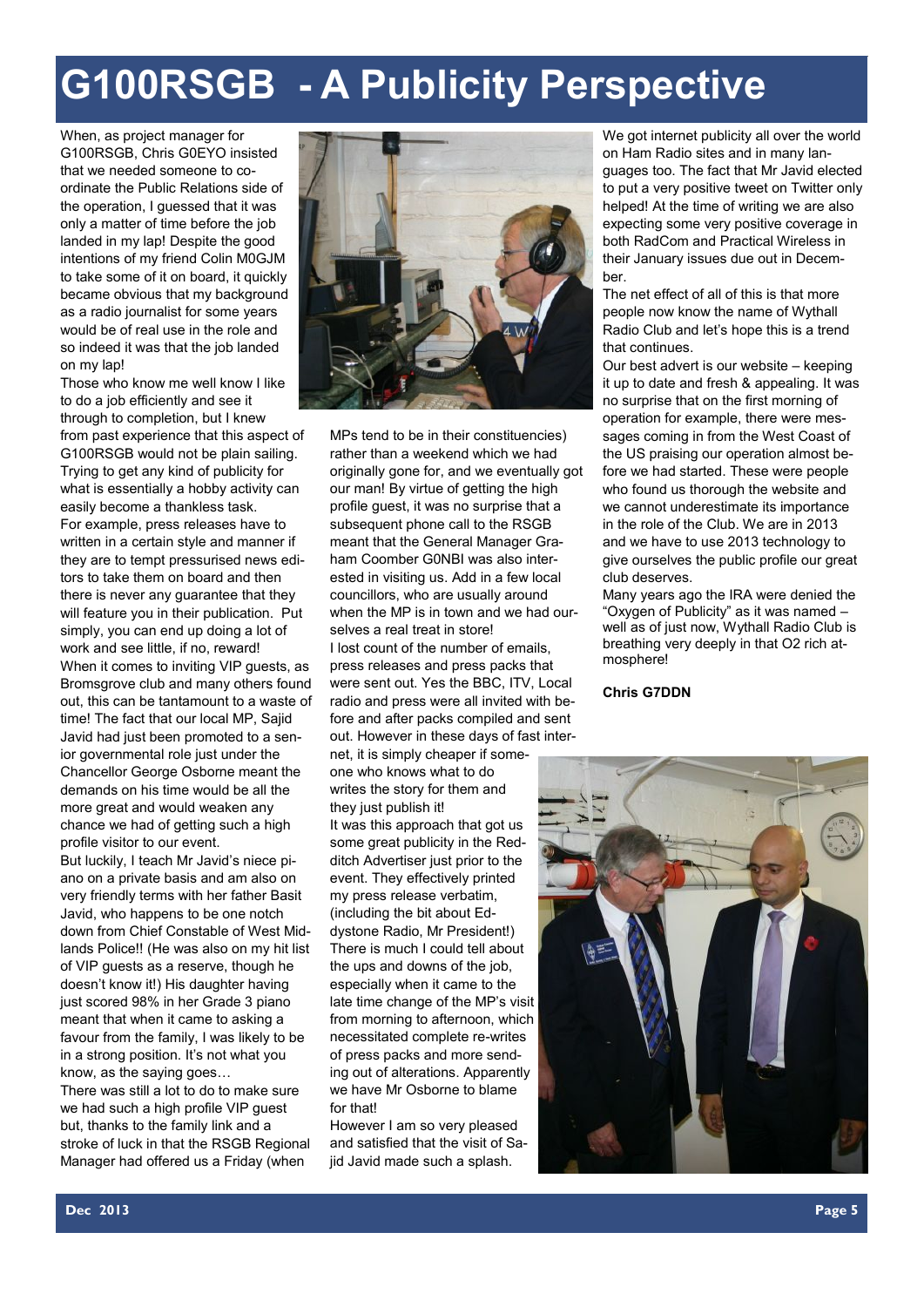# **G100RSGB—The Operator's Perspective**

#### **The Secretary's Tale**

At one committee meeting the mad secretary jokingly said "we could have ladies operating each station " and the idea of having as many licensed ladies as possible on air began.

I was worried about logging and talking to so many amateurs and controlling a pile up, my fears were all put to one side as members volunteered to look after us and make sure we gained confidence.

Dawn M6UDY,Marie, G7OKF, Juliet, M6RSC, Lynne M6FAB and myself arrived on Friday evening all eager to make contact with as many stations as possible .

Dawn ,Marie, Lynne and Juliet made contact with America, Falkland isles, Canada, Europe. I managed Solihull. I'm proud of my contact as are all the other ladies of theirs. It was a marvellous experience being part of G100RSGB,looking at the webcam pictures and following the log as contacts were made became better than daytime tv.

A big thank you to all of the gentlemen of WRC for their invaluable assistance

#### **Anita Richards M6DUO Secretary**

#### **The Newbie's Tale**

Deep breath and down the steps to the cellar early on Thursday November 30<sup>th.</sup> Maybe not such a good idea to volunteer for the early shift but too late now ..

Delighted to see Lee who patiently sets me up on the Kenwood in the corner, identifies the right socket for the straight key (didn't we cover that on the Foundation course?) and even fires the thing up so no excuses from here on in…the call sign I have been practising but it still seems to take an age to get out and the occasional M6 creeps in from force of habit.

I don't remember the early QSO's .. the Eastern Bloc were obviously waiting although I don't think the word pile-up applies and I was dying to start messing with the beam (can't do that with a G5RV). Following Callum's mind-blowing demo the previous Tuesday night logging was a cinch with one finger and, at one point I must have been hitting 5 QSO's per hour: I sensed the need to move aside and Chairman Mike moved in.

Later I sat watching slack-jawed as Lee

with twinkling fingers (they were a blur) worked on CW at least 60 stations an hour.. fiddled with the computerlog-

ging...made a cup of coffee and delivered a tutorial to the operator next to us - and all without leaving his seat or

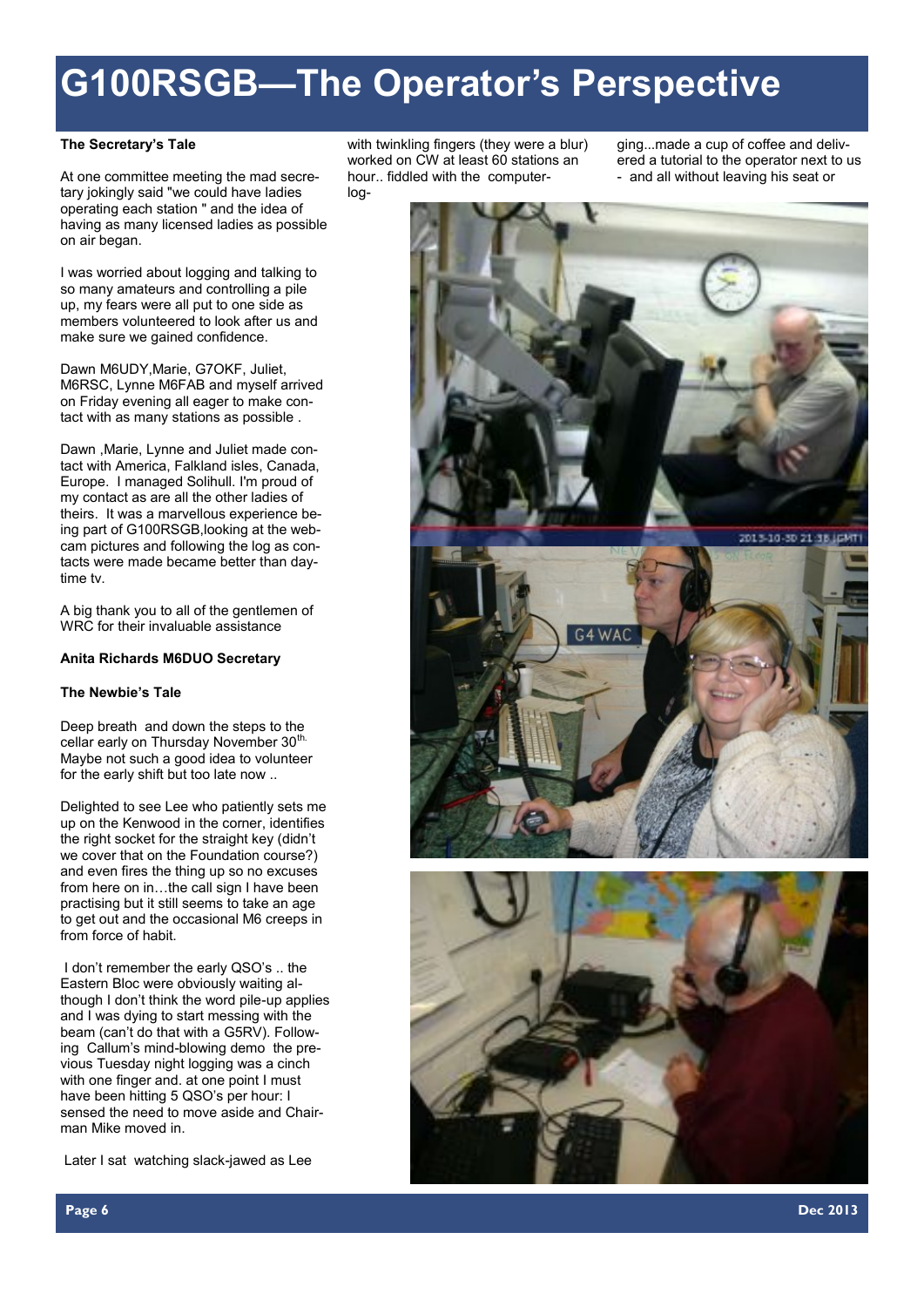## **G100RSGB—The Operator's Perspective**

drawing breath…..

The whole thing was a great experience, whether deciphering (unsuccessfully) a vodka-fuelled call sign with John G4OJL, having my very first phone QSO with Bournville on 6 metres or just sitting round watching some pretty deft operating going on.

I even went home later and got a first CW QSO on 80 metres with G100RSGB (Thanks Stan!)

I suppose the challenge now is to find another event that brings the club together in the same way because the support, enthusiasm and encouragement made this a really memorable occasion for this novice…can we do it again sometime?

#### **John M6KET**

#### **The Old Man's Tale**

I am the old man of radio but that was mostly on CB. I found that to sit with the lads of the Wythall Radio Club calling CQ G100RSGB and getting replies was really great. I am glad to me a member of the best Radio club in the Midlands. My grateful thanks.

**Jim 2E0BLP (the Voice of the Midlands)**

#### **The Motorist's Tale**

I cant think of a better place and time to have a break down with my vehicle than Wythall Park on a G100RSGB day.

#### **Jon M0JMM**





**Dec 2013 Page 7**